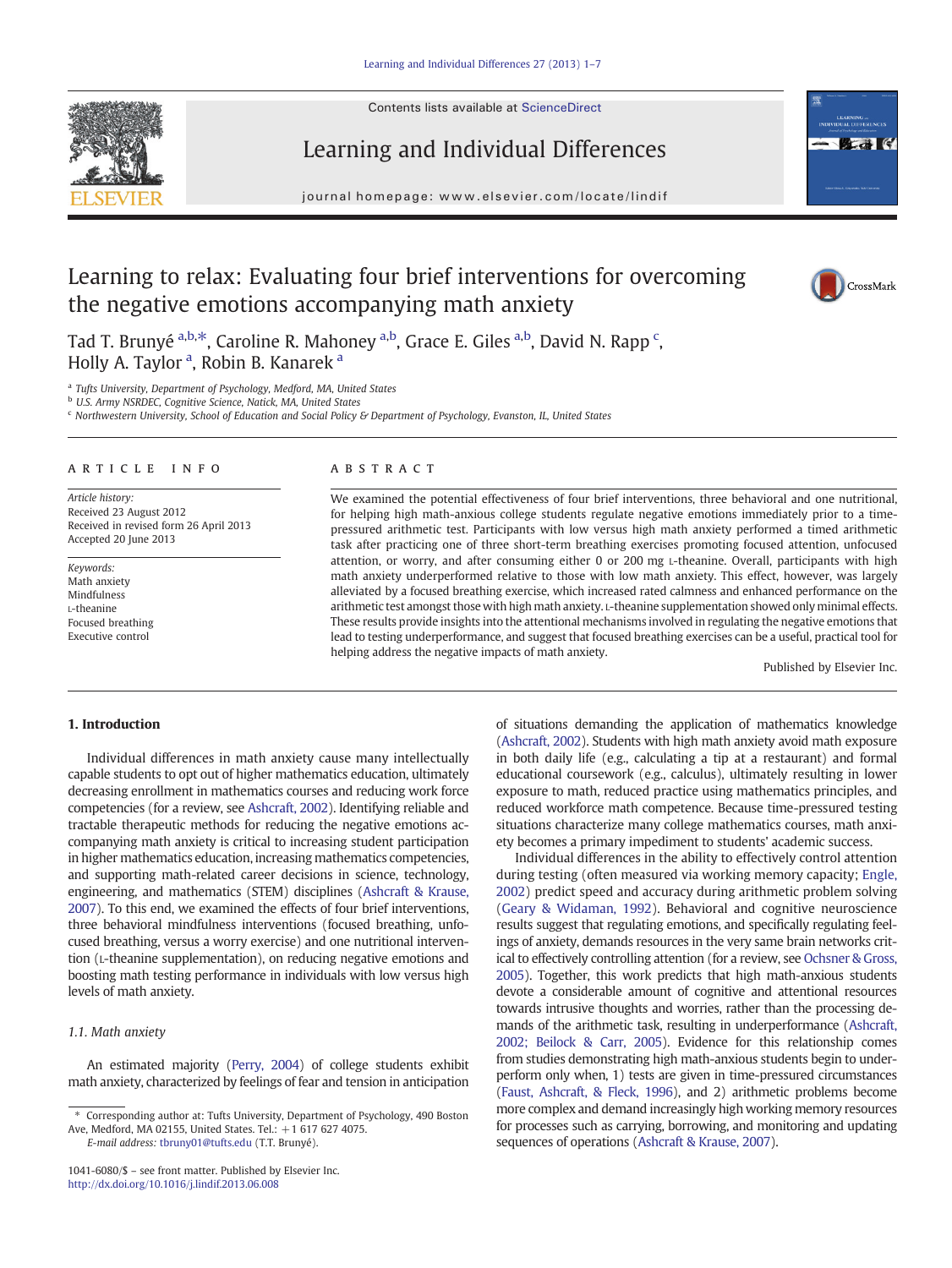If math anxious college students generally have the knowledge and ability to perform mathematics operations but are limited in their ability to effortfully control attention during anxiety-inducing situations, then treatments targeted at reducing anxiety and training attentional control might prove beneficial in supporting their math test performance. Unfortunately many contemporary treatments for math anxiety tend to be costly, rare, instructor-driven, and can require long-term (e.g., 2–14 weeks) commitments by students (often resulting in attrition). Recent work has identified one successful short-term intervention, asking students to briefly write about their testing worries immediately prior to a math exam. This activity provides temporary relief of the "burden that worry places on working memory," ultimately boosting math test scores by 5–10% [\(Ramirez & Beilock, 2011, p. 211\)](#page--1-0). With the goal of building a resource toolkit of short-term interventions which students and instructors alike can easily implement, we investigated mindfulness-based and nutrition-based approaches that might prove valuable in reducing math anxiety and freeing up the mental resources necessary for performance during high pressure tests.

#### 1.2. Focused breathing and attentional control

Attentional control theory ([Eysenck, Santos, Derekeshan, & Calvo,](#page--1-0) [2007\)](#page--1-0) suggests that when individuals experience anxiety about upcoming events they show impairments in effortfully controlling attention in a goal-directed manner. Under this theory, states of anxiety cause cognitive resources to be diverted away from task-relevant stimuli (e.g., math test performance) towards worry and rumination. A result of this resource shift is impairment of cognitive processes necessary for maintaining performance on difficult tasks, for instance controlling and shifting attentional resources, and updating and monitoring the contents of working memory (cf., [Miyake et al.,](#page--1-0) [2000\)](#page--1-0). Attentional control theory provides a solid foundation for understanding why the math anxious show reduced test performance in spite of having the requisite knowledge to solve a task. Indeed as arithmetic problems become more demanding of carrying and borrowing operations, they recruit executive resources towards updating and monitoring ([Hitch, 1978; Logie, Gilhooly, & Wynn, 1994](#page--1-0)). If these resources are otherwise consumed by anxious worry, cognitive performance suffers. The theory also makes the strong suggestion that some practices, such as mindfulness-based exercises aimed at reducing anxiety, hold potential in freeing up the mental resources necessary for controlling attention during demanding arithmetic tasks.

Mindfulness describes a mental state that allows individuals to maintain full attention to the sensations of present, ongoing experience. Long-term mindfulness training, such as mindfulness-based stress reduction (MBSR), has proven beneficial in promoting regulatory mental functioning such as controlling attention and regulating emotions [\(Lutz, Brefczynski-Lewis, Johnstone, & Davidson, 2008](#page--1-0)). Beneficial effects of mindfulness practices have also been found following relatively short-term bouts of focused breathing. For instance, 20 min of focused breathing enhances focused attention on the Stroop task [\(Wenk-Sormaz, 2005](#page--1-0)) and performance on a visuospatial task requiring attentional control [\(Kozhevnikov, Louchakova, Josipovic, & Motes,](#page--1-0) [2009\)](#page--1-0). Behavioral evidence for the effects of mindfulness training on the control of attention is complemented by emerging findings in cognitive neuroscience (for a review, see [Lutz et al., 2008\)](#page--1-0). Brief bouts of mindfulness exercises (such as focused breathing) may hold promise for reducing anxious worry and enhancing test performance immediately following a short-term exercise; if this is the case, this type of exercise might prove advantageous in classroom settings involving high-stakes testing.

#### 1.3. L-theanine and attentional control

The consumption of teas containing the amino acid L-theanine is historically associated with relaxing properties and may hold promise as a mild anxiolytic ([Juneja, Chu, Okubo, Nagato, & Yokogoshi, 1999](#page--1-0)). [Gomez-Ramirez et al. \(2007\)](#page--1-0) measured electroencephalographic (EEG) response during rest and after 250 mg of L-theanine, and found L-theanine related increased anticipatory alpha band activity over parietal and occipital scalp regions, suggesting reduced arousal states and potentially enhanced effortful control of attention.

To our knowledge very few studies have investigated L-theanine effects on acute stress response in humans, and results are equivocal. [Kimura, Ozeki, Juneja, and Ohira \(2007\)](#page--1-0) suggest that 200 mg L-theanine supplementation can reduce both psychological and physiological stress responses to a mental arithmetic task (see also, [Haskell,](#page--1-0) [Kennedy, Milne, Wesnes, & Scholey, 2008](#page--1-0)). In contrast, [Rogers, Smith,](#page--1-0) [Heatherley, & Pleydell-Pearce, 2008](#page--1-0) showed 200 mg of L-theanine reduced blood pressure relative to placebo, but did not reduce anxiety or arousal ratings. Similar results were found by [Lu et al. \(2004\),](#page--1-0) who found that L-theanine did not reduce anxiety levels relative to placebo under stressful conditions. Thus, current results are mixed with regard to L-theanine's effects on human affective state and performance under anxiety-provoking circumstances.

#### 1.4. The present study & hypotheses

To examine the effects of mindfulness exercises and L-theanine supplementation, we administered either 0 or 200 mg of L-theanine in capsule form, crossed with one of three breathing exercises (focused, unfocused, worry), in a repeated-measures design. Participants then completed a timed arithmetic task designed to elicit acute stress. We hypothesized that: 1) Students with high versus low math anxiety would show lower math subtest performance on standardized achievement tests, and relatively poor performance on the timed arithmetic task, 2) Students with high versus low math anxiety would show lower working memory capacity, indicating reduced capacity to effortfully control attention during complex timed tasks, 3) Focused breathing (versus unfocused or worry), and L-theanine supplementation (versus placebo), would increase self-reported calmness and decrease nervousness, particularly among those with high math anxiety, 4) The worry condition would induce the lowest overall arithmetic test performance (versus unfocused or focused), particularly among those with high math anxiety, and 5) If focused breathing and/or L-theanine supplementation increase self-reported calmness, these effects would translate to enhanced testing performance in math-anxious students.

#### 2. Method

#### 2.1. Participants

Thirty-six Tufts University undergraduates (18 males, 18 females) participated for monetary compensation. Demographics are detailed in [Table 1.](#page--1-0) All participants were non-tobacco users and were not taking any prescription medications (other than oral contraceptives). Participants were excluded if they: reported being pregnant or nursing, have trouble swallowing pills, or have a history of diabetes, depression, anxiety disorders, panic attacks, cardiac disease, hepatic function impairment, hypertension, peptic ulcer disease, severe reflux or insomnia.

#### 2.2. Design

We used a within-participants design with two independent variables, L-theanine (double-blind; 0 mg, 200 mg), and Breathing (Focused, Unfocused, Worry). These two factors were fully counterbalanced across participants. The two treatment levels were administered in identical capsule form with water; placebo contained microcrystalline cellulose powder.